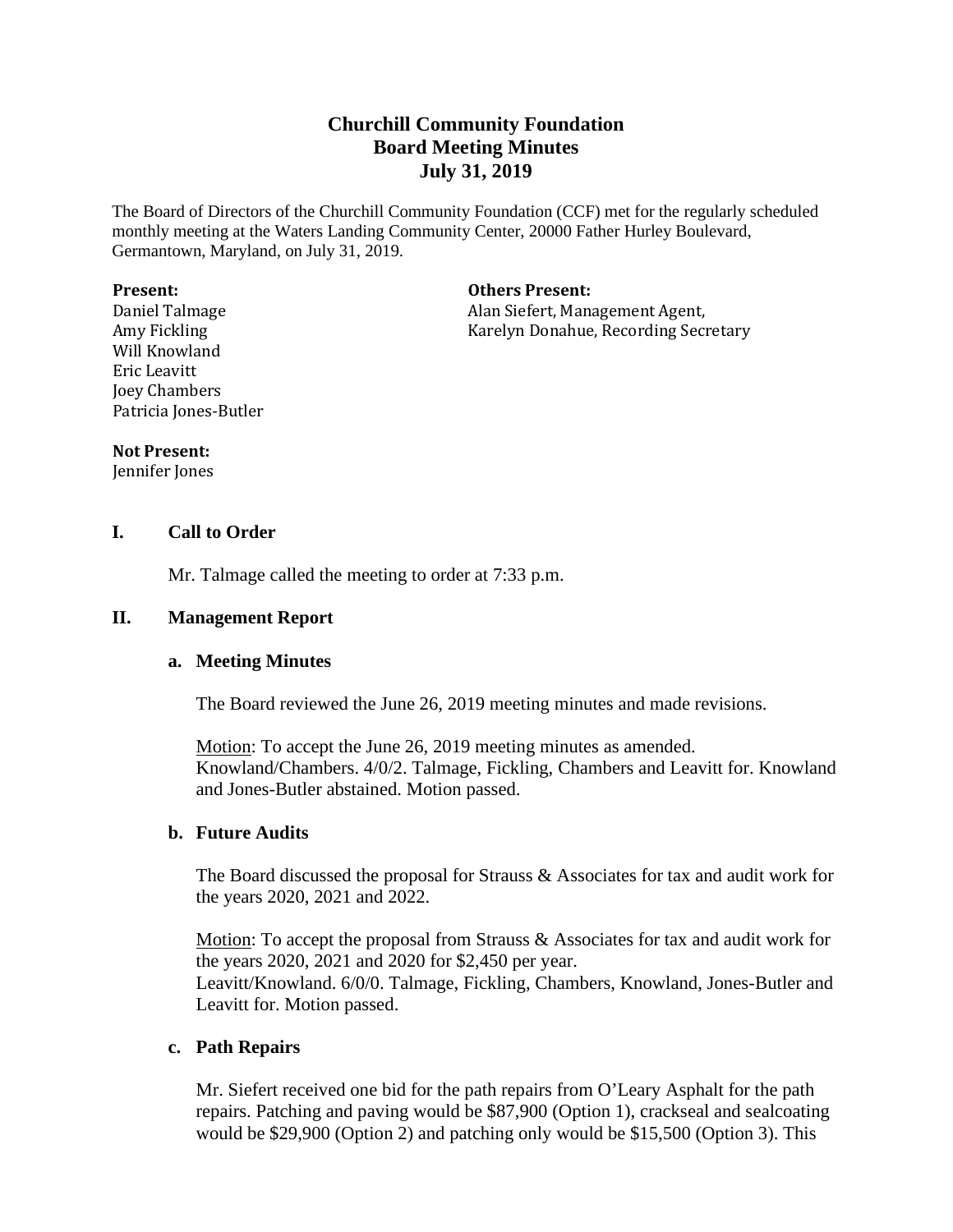would be for the portion of path from marker #9 all the way around to marker #7 (3,003 square yards).

Motion: To accept the proposal from O'Leary Asphalt for patching, crackseal and sealcoating of the path for \$45,400 (Options 2  $\&$  3) unless a better bid is received on or before August 15, 2019. This will be a reserve expense.

Knowland/Jones-Butler. 6/0/0. Talmage, Fickling, Chambers, Knowland, Jones-Butler and Leavitt for. Motion passed.

# **d. Tree Trimming**

The Foundation received a complaint by a homeowner on Waterside Court regarding trees that overhang their property. These trees are between the lake and the path. The Board discussed the option of removing and/or pruning some of these trees and decided to seek the advice of a specialist.

Motion: To have a tree specialist assess the area in question and remove the one tree in question with the possibility of up to three per their discretion not to exceed \$2,500.

Leavitt/Jones-Butler. 6/0/0. Talmage, Fickling, Chambers, Knowland, Jones-Butler and Leavitt for. Motion passed.

# **e. Churchill East Village Stream/Grant**

Mr. Siefert reported that the proposed project plans and the agreement with Potomac Conservancy have been filed with the State. Mr. Siefert is currently working with CPJ and the sub-associations on various easements and agreements for the project. The attorney will need to sign off on these.

CPJ provided a proposal for \$24,455 for the converting of the plans from the county into bid specifications, the seeking out of bids, the receiving and the reviewing of the bids.

Motion: To accept the proposal from CPJ for \$24,455 for bidding services. Knowland/Leavitt. 5/1/0. Talmage, Chambers, Knowland, Jones-Butler and Leavitt for. Fickling against. Motion passed.

Bids have been sent out to six companies and are due August  $9<sup>th</sup>$ . CPJ will be reviewing them and they will be brought to the next meeting.

# **f. Meadow Bridge**

It was reported that Churchill Village-South is taking the lead on this project and there are several options being considered including moving the bridge, creating a boardwalk and a fiberglass bridge. Mr. Siefert will update as needed.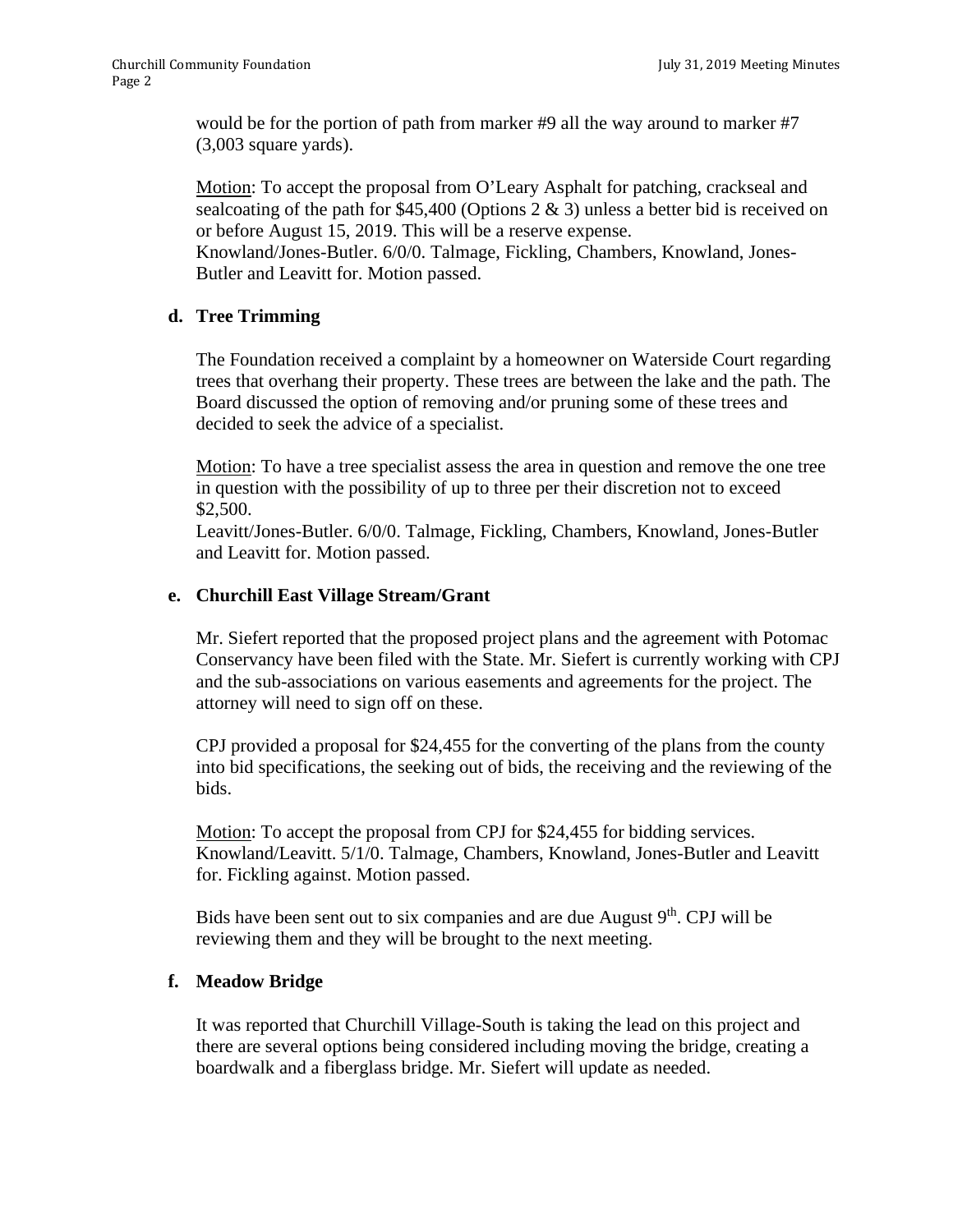## **g. Operating Checklist/Pending Projects**

The Board reviewed the operating checklist and pending projects with Mr. Siefert. The Board asked Mr. Siefert to add the path to the checklist and how often it should be sealcoated.

## **h. 2020 Proposed Budget**

Mr. Siefert presented the first draft of the 2020 operating budget to the Board. The Board was in consensus that the assessment should remain the same for 2020. They also made some corrections. Mr. Siefert will make the corrections to the draft budget and email it to the Board before sending it out to the associations. The Board will approve at the September meeting.

## **III. Old Business**

## **a. Water Quality Study**

Mr. Talmage found a candidate for the Water Quality Study project. Mr. Knowland will talk to the candidate about what the project includes.

## **IV. New Business**

## **V. Next Meeting**

The next meeting of the Board of Directors for the Churchill Community Foundation will be Wednesday, August 28, 2019 at 7:30 p.m. at the Waters Landing Community Center.

## **VI. Adjournment**

Motion: To adjourn the July 31, 2019 Board meeting at 9:03 pm. Knowland/Chambers. 6/0/0. Talmage, Fickling, Chambers, Knowland, Jones-Butler and Leavitt for. Motion passed.